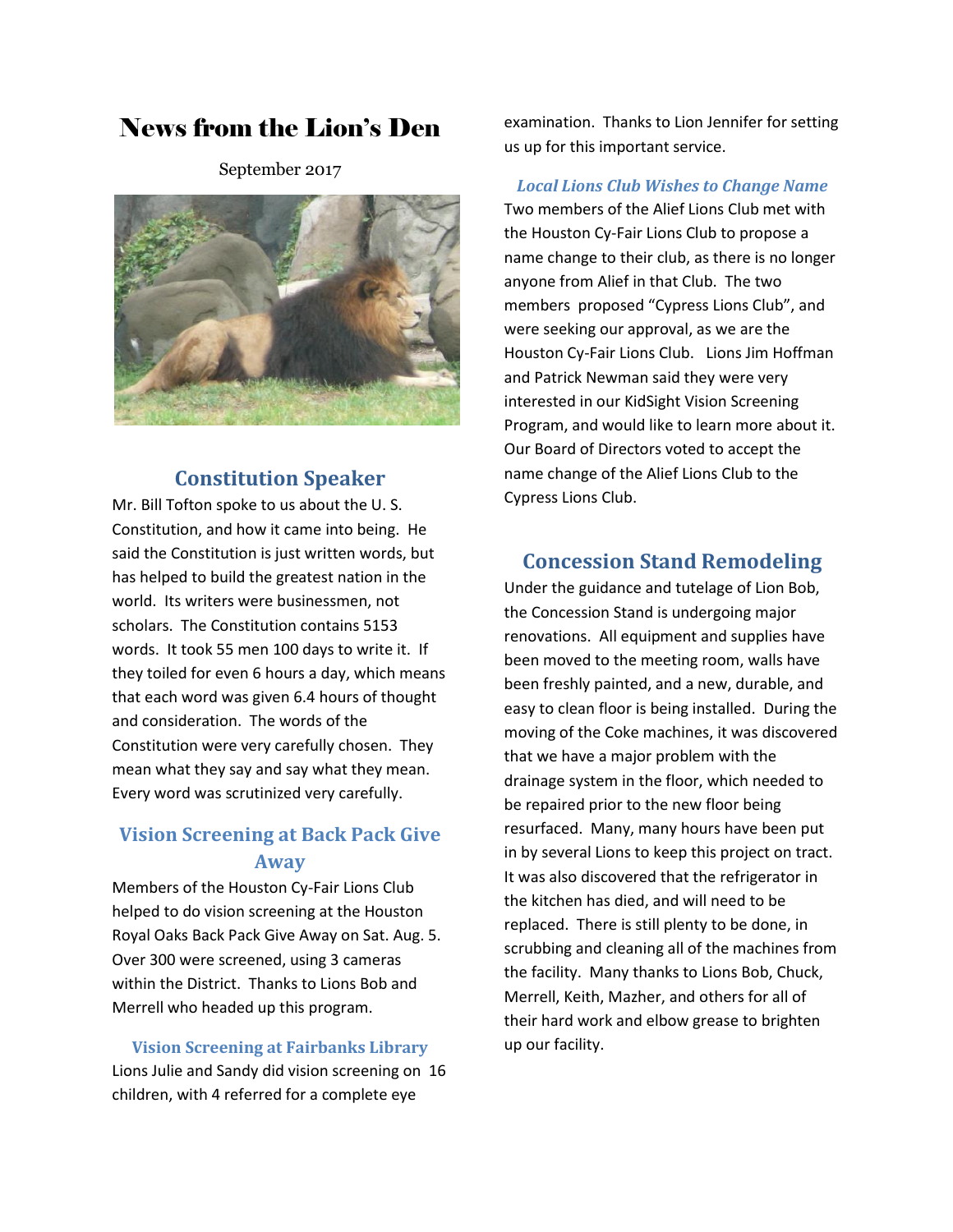

Lions Chuck, Bob, and Mazher continue to dismantle the kitchen prior to painting.



President Keith taping and painting.



Machines and equipment were moved into the meeting room.



Everything had to be removed from the concession stand for the renovations.

# **County Delivers Dirt**

Thanks to Lion Gary Ginn, we received two truckloads of dirt under the big tree in front of the meeting room, to fill in the low area that fills with water after a heavy rain. The County workers even spread the dirt around for us. Thanks so much for Lion Gary and the County Parks workers who made this improvement possible.

#### *Magic Show*

The Magic Show will be held Mon. Sept. 18, at 7PM at the Berry Center. ALL Lions are encouraged to sell tickets, as all tickets sold by the membership is 100% profit to us. We will need Lions to attend the performance, to take tickets at the door, sell tickets, greet the public, and promote our Lions Club. Please plan on attending, wearing either your Lions Club vest or the purple Lions Club polo shirt.

#### **Bob Dowden Dinner**

The annual Bob Dowden Dinner, which totally benefits the Texas Lions Camp, will be held Sat. Sept. 30, registration starting at 4:30PM, dinner at 5:45 PM at the HYATT PLACE HOUSTON/THE WOODLANDS, 1909 RESEARCH FOREST DR. SHENANDOAH, TX 77380**.** HOUSTON CY-FAIR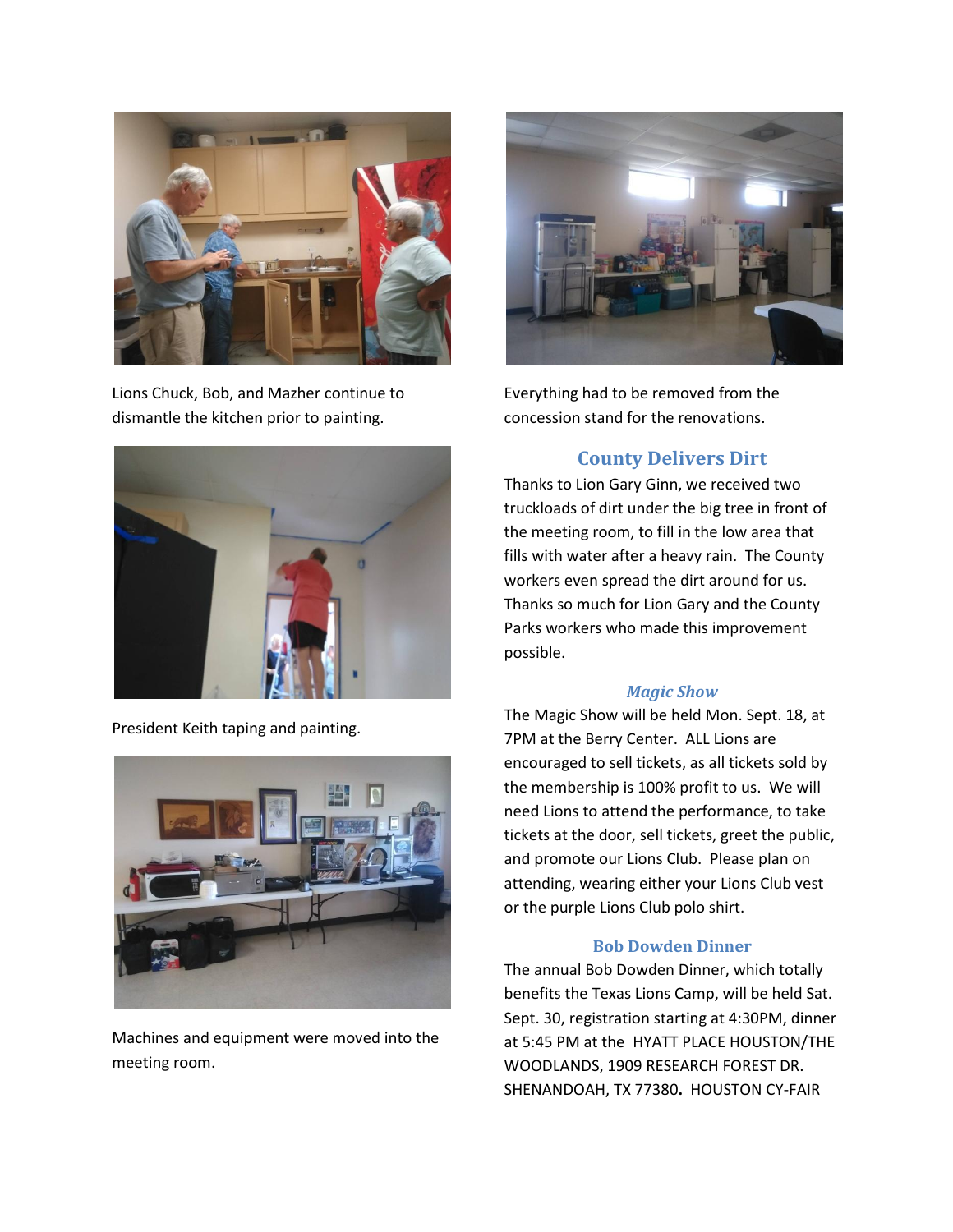LIONS CLUB HAS PURCHASED A TABLE FOR 10. PLEASE CONTACT LIONS SANDY (281-550-2798) OR JULIE (713-591-0084)TO CONFIRM YOUR PLACE. TICKETS ARE \$25 PER PERSON.

## **Hurricane Harvey**

Houston and the surrounding area was devastated by this large hurricane. Again, major flooding disrupted lives, including some of our own Lions. Lion Milly again had water in her home, which also flooded during the Tax Day flooding in April 2016. Also affected were Lions Bud and Dorothy, who again are mopping up the water from both their business on Cypress North Houston, and their home. Lion Steve had some water in his kitchen. Many thanks for all who helped with the recovery, delivered supplies to the shelters, or any thing that was done, not only to our own Lions, but to the community.

### **Upcoming Events**

Wed. Sept. 6, PSC meeting, 7PM at China Bear Restaurant off I-45 at Airtex, come enjoy the buffet at 6:30PM. Please bring any items you wish to place in the Silent Auction or Live Auction for the Bob Dowden Dinner later this month. Also please bring non-perishable food for the "Stuff a Car" state project. All of our donations will go to local food banks.

Sat. Sept. 9, "Shop Till You Drop" event at the Berry Center, sponsored by the Cy-Fair Women's Club. Again we will be doing KidSight Vision Screening all day, and will need Lions to man the camera, as well as Lions to encourage parents to get their children's' vision screened at no cost.

Tues. Sept. 12, 7 PM, regular Lions Club meeting. We will host the Handicapped Campers and their families this evening. Come and hear the stories from the children who attended Texas Lions Camp, and remarks by their parents. The meal will be kid friendly hot dogs.

Sat. Sept. 16, KidSight Vision Screening at John Knox Presbyterian Church, on Gessner, 10AM to 4PM, during their Arts and Crafts show. We need Lions to greet people, and encourage parents to allow their children to be screened. This is a great way to publicize our Lions Club and the wonderful things we do in our community.

Mon. Sept. 18, 7PM, Magic Show at the Berry Center. We need Lions to greet people at the door, sell tickets, take tickets, direct people to the Theater, and promote our Club.

Tues. Sept. 26, 7PM, Lions Club meeting. We will host the Diabetic Campers and their families, and learn about their experiences at Texas Lions Camp.

Sat. Sept. 30, 4:30PM, the Bob Dowden Dinner benefiting the Texas Lions Camp. See previous information.

Sun. Oct. 1, 6AM, Biking for Sight Bike Ride, Montgomery High School Athletic Complex, Hwy. 105 W, Montgomery. We need all Lions to participate in this event. We need Lions to help at registration, direct cyclists at major turns, drive support to help riders who need a lift, put out signs, collect signs, pack the trailer prior to the event, and load everything back into the trailer at the end of the day. Please contact Lion Chuck, (281-685-6322) to pick your favorite job.

Oct. 6-7, Texas Lions Centennial event in Dallas, TX